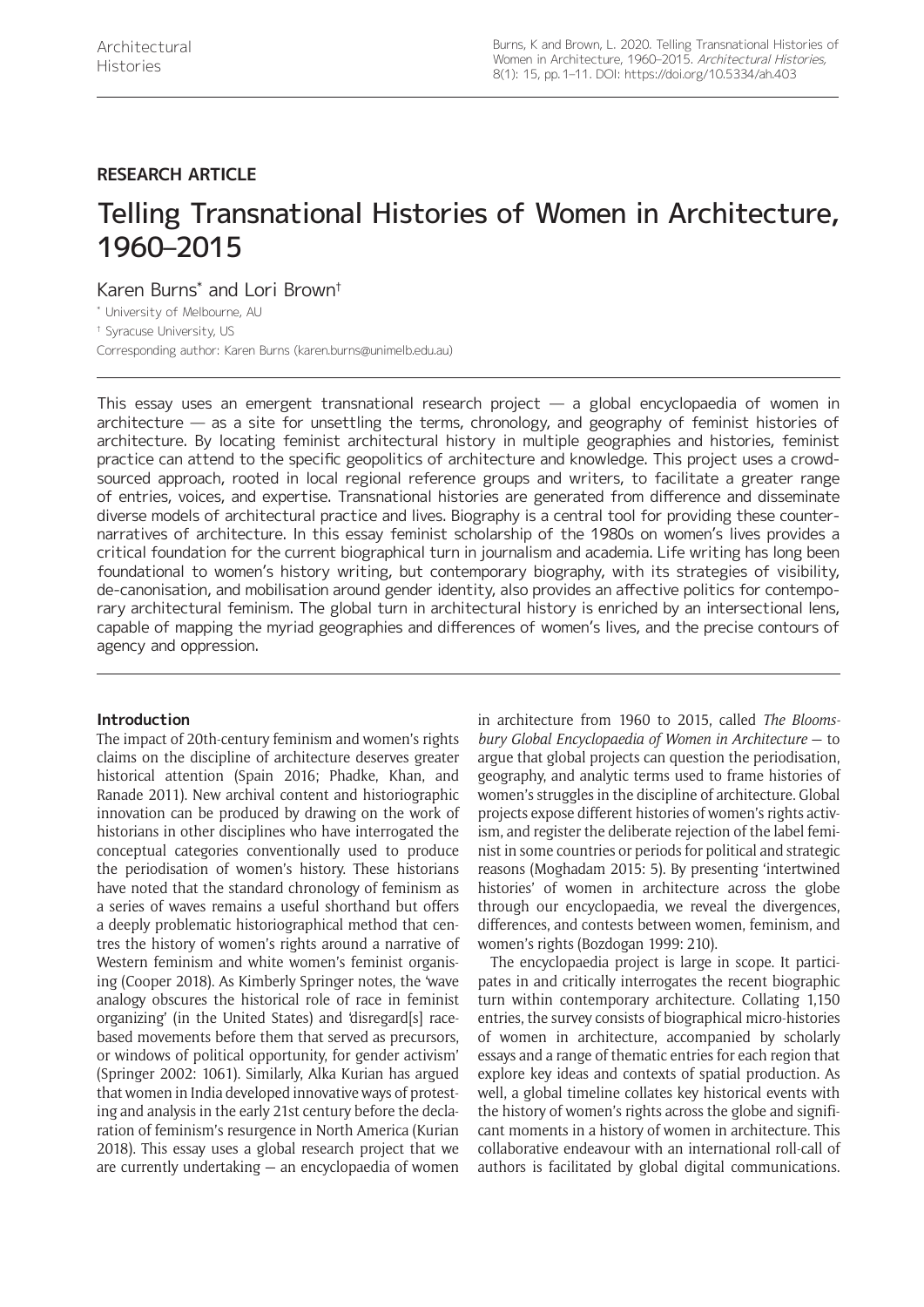The encyclopaedia challenges chronological histories of women and architecture by presenting a geographically organised approach to a specific historical period. This global lens places individual women within intimately local and national frames while uncovering mobilities, migrations, and transnational lives. Our geographic focus counters the privileging of the Global North in histories of women in architecture, and in the history of architecture more generally.

This essay argues that a global and intersectional focus chimes with current definitions of 'fourth wave' feminism.1 By centering global geography as a frame for histories of women in architecture, we contextualize familiar canons, theories, and history as regional productions generated from within the Global North. Transnational and local histories of women in architecture focus attention on the geopolitical contexts of production and reception. Writing accounts of women in architecture inevitably forces an engagement with biography, a genre long central to histories of women both inside and outside architecture. This essay engages with critical work on life writing to evaluate the place of biography as a historiographic method. It argues that biography fosters an affective politics producing individual and collective identity formation that serves as the foundation for contemporary organising around the political identity of women in architecture.

#### **Geography and Gender**

A number of nationally bounded histories of women in architecture have been published over the last fifty years. These range from early examples, such as Doris Cole, *From Tipi to Skyscraper: A History of Women in Architecture* (1973), which, like Susana Torre's *Women in American Architecture* (1977), focusses on North America, to later projects, such as Julie Willis and Bronwyn Hanna's *Women Architects in Australia, 1900–1950* (2001) and Annmarie Adams and Peta Tancred's Canadian study, *'Designing Women': Gender and the Architectural Profession* (2000), and more recent examples, such as Madhavi Desai's *Women Architects and Modernism in India* (2017) and Lynne Walker's work in progress, *Gender and Architecture: A History of Women and Architecture in Britain from 1640 to the Present Day.*

Larger transnational projects have been thinner on the ground. This sparse collection includes Maggie Toy's *The Architect: Women in Contemporary Architecture* (2001), focussed largely on North American and British women with the inclusion of women from Western Europe qand Japan and one Australian; Claire Lorenz's *Women and Architecture; A Contemporary Perspective* (1990); the transatlantic and European focussed historical study by Brenda Martin and Penny Sparke, *Women's Places: Architecture and Design 1860–1960* (2003); Alice Friedman's transnational (North American/Western European) comparative account, *Women and the Making of the Modern Home* (1993); and unusually. because it is a project focussed on South Asia, Brinda Somaya and Urvashi Mehta's *An Emancipated Place: 2000 Plus, Women in Architecture* (2000). The recent book edited by Elizabeth Darling and Lynne Walker, *AA Women in Architecture 1917–2017*

(2017), is a distinctive study of a metropolitan institution and its transnational students and effects. A current pan-European project, *MoMoWo: Women's Creativity Since the Modern Movement* (2018), also includes material from other regions and broadens the focus beyond architecture to design. Given the difficulties of transnational research, particularly in the pre-digital age, we lack histories that truly integrate the Global North and South or that give equal visibility to regions under-represented or rendered invisible to architectural history. We believe that a feminist history of architecture needs a more inclusive geography.

Feminist encyclopaedias — and indeed the encyclopaedia format — are well established in other disciplines and range from surveys of key concepts, such as *The Encyclopedia of Feminist Theories* (Code 2005), to global surveys, such as the *Routledge International Encyclopedia of Women: Global Women's Issues and Knowledge*  (Kramarae and Spender 2000), to feminist historical scholarship introducing specific historical periods, such as the volume *Women during the Civil War: An Encyclopedia* (Harper 2007) or *Women and Gender in Medieval Europe: An Encyclopedia* (Schaus 2016). Encyclopaedias offer a specific knowledge format and a useful overall survey of a field of scholarship or historical period and theme. They provide information and sources for an educated audience who are intelligent but do not possess expertise in the subject area. They contribute to pedagogy, curriculum development, and the knowledge base of disciplinary experts both within and outside the discipline. Feminist practice aspires to be transformational. By putting knowledge resources in college libraries and online for the use of teachers, researchers, and students unfamiliar with the more specialised field of architectural histories of women, the encyclopaedia is intended to have a broader political impact.

Encyclopaedias have experienced a new life in the recent turn to global studies. As multi-authored and multi-voiced works, they can present multiple viewpoints and introductions to the disagreements and differences which structure a field of knowledge. A global encyclopaedic approach to women in architecture follows the transnational turn taken in feminist history, theory, and activism (Antrobus 2004; Ferree and Tripp 2006; Moghadam 2005; Fernandes 2013; Naples and Desai 2002; Stienstra, 1994; Wichterich 2000; Bakash and Harcourt 2015). Transnationalism first emerged as an analytic category in the late 1980s, but the field has flourished since the turn of the 21st century. This field has multiple strands. One strand maps international feminist organising since the mid-19th century. Another critically examines how the history of women's rights intersects with global and local conditions. Key case studies for these intersections are international and grassroots organisations, such as the League of Nations and the United Nations, including its Commission on the Status of Women (CSW) and the Convention on the Elimination of All Forms of Discrimination against Women (CEDAW). Another strand of the transnational feminism field examines contemporary activism in women's and human rights struggles across the globe whilst being attentive to the impact of globalisation on action. Another strand critically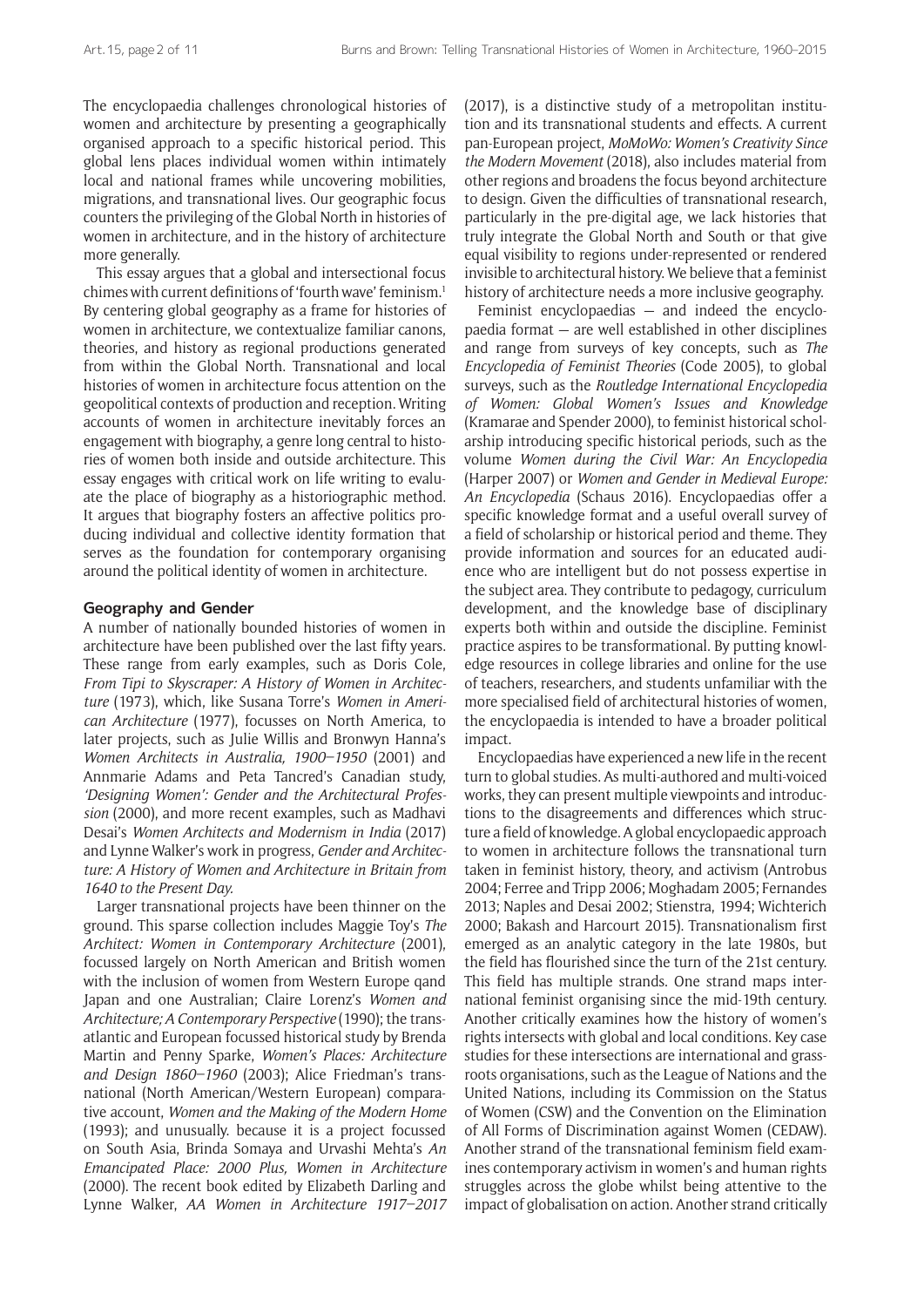reconfigures the knowledge and knowledge practices of feminism.

The new global purview is reflected in recent feminist research committed to tracing different genealogies and geographies for a history of women's rights. Thus, in the modern period historians have noted debates on women's rights and education in 18th-century China, and in movements for women's social emancipation in India in the early 19th century, as well as the more familiar European enlightenment push for women's emancipation (Jayawardena 1986). Following this global turn, the encyclopaedia aims to place histories of feminism in a spatial rather than a temporal frame, to emphasise the multiple points of origin for histories of women's entry into architecture. Struggles for women's rights and knowledge can be located within particular 'past geographies and institutional sites' and intellectual traditions (Disch and Hawkesworth 2016). As geographer Susan Stratford Friedman argues, feminist theories, agendas, and political practices are grounded in acknowledgement of the specificity of gender systems and their intersection with movements for social justice (Friedman 1998: 5). This global focus reveals the contours of different equity struggles, such as the intersection of women's rights with the anticolonial, communist, anti-communist, and other liberation movements of the 20th century and the current struggles of the 21st century (Mohanty 1991; Anzaldúa 1987; Federici 2004). A global view produces 'plural' feminist histories, but these stories are interlocked through global connections, influences, and intersections (Friedman 1998: 5).

## **Geography and the Chronology of Feminist Histories**

In her study of women's movements in Asia, historian Kumari Jayawardena observes that 'the movement towards women's emancipation was acted out against a background of nationalist struggles aimed at achieving political independence, asserting a national identity, and modernising society' (Jayawardena 1986: 3). This perspective of entwined political struggle is critical to our project's formation of different histories of the trajectories of women's rights beyond the Global North paradigm of first and second wave feminism. In our encyclopaedia*,* individual biographies and regional introductory essays challenge the chronologies and periodisation of struggles for women's rights in architecture. The co-location of these liberation movements is made explicit in Anooradha Siddiqi's account of Sri Lankan architect Minnette De Silva (1918–1998). Siddiqi skilfully weaves together a snapshot of De Silva's subject formation using familial and historical intersections of religious and cultural difference, the aesthetics and politics of the Arts and Crafts movement, and the movements for independence and women's rights. She writes,

The youngest of four surviving children of George E. and Agnes Nell De Silva, Minnette De Silva, born February 1, 1918, became the first woman from the island of Sri Lanka to practice architecture professionally. If her parents' 1910 Singhalese-Burgher marriage had expanded the social imaginary in the small hill town of Kandy, their significant activity and international exposure, Ceylon's universal franchise, and Independence movement in later decades arguably undergirded her perspective and ambitions. Among other things, De Silva credits her mother's involvement in the related Arts and Crafts movement with her own interest in reviving the arts and crafts and incorporating artisanal elements into modernist buildings later in her career.

She notes that De Silva's apprenticeship and studies were

interrupted by the tumultuous Quit India protests of 1942. She worked in 1944 and 1945 in the Bangalore office of Otto Koenigsberger, then the Chief Architect of the Princely State of Mysore. With new regulations allowing Indian students to complete their architectural studies within British institutions, De Silva was able to matriculate into the Architectural Association, where she studied from 1945 to 1947.<sup>2</sup>

These snapshots of individual lives offer different foundational narratives and trajectories for women's rights as told by a much more diverse collection of voices. As well as uncovering entwined liberation struggles, the biographies and analytic essays of our project provide evidence to contest the prevailing narrative of the decline of feminism as a Western mass movement during the 1980s and '90s. As feminist transnational studies outside architecture have noted, women's rights struggles grew in these decades of the late 20th century in the Global South (Antrobus 2004).

The international activism of architects provides another way of tracing a transnational history. The life of Anglo-Kenyan architect Diana Lee-Smith connects these currents. She attended the first UN conference on women in Mexico City in 1975 — held to mark the UN's designation of 1975 as International Women's Year — and attended the first HABITAT conference in Vancouver in 1976. Lee-Smith has been instrumental in attempting to embed a focus on women in the HABITAT policy and projects. Her career has straddled both the 'development policies' of the UN and organising at grassroots levels through the Nairobi-based NGO she established with her husband. She is forthright about the struggle involved in transforming the UN, and maintains a dynamic, critical, and contested relationship with the organisation (Lee-Smith 2006).

A key strand of feminist work on development politics asserts a critical agenda and agency for women in this space (Snyder and Tadesse 2014; Jain 2005; Sandler 2015). Whilst feminist scholars and organisers have been critical of the UN's intention, agency, and effects, the organisation has been an important site for connecting women's rights advocates and transnational movements. These alliances have significantly shaped international policy. Political scientist Kathleen Staudt argues that 'gender would be invisible without the rise of the global women's movement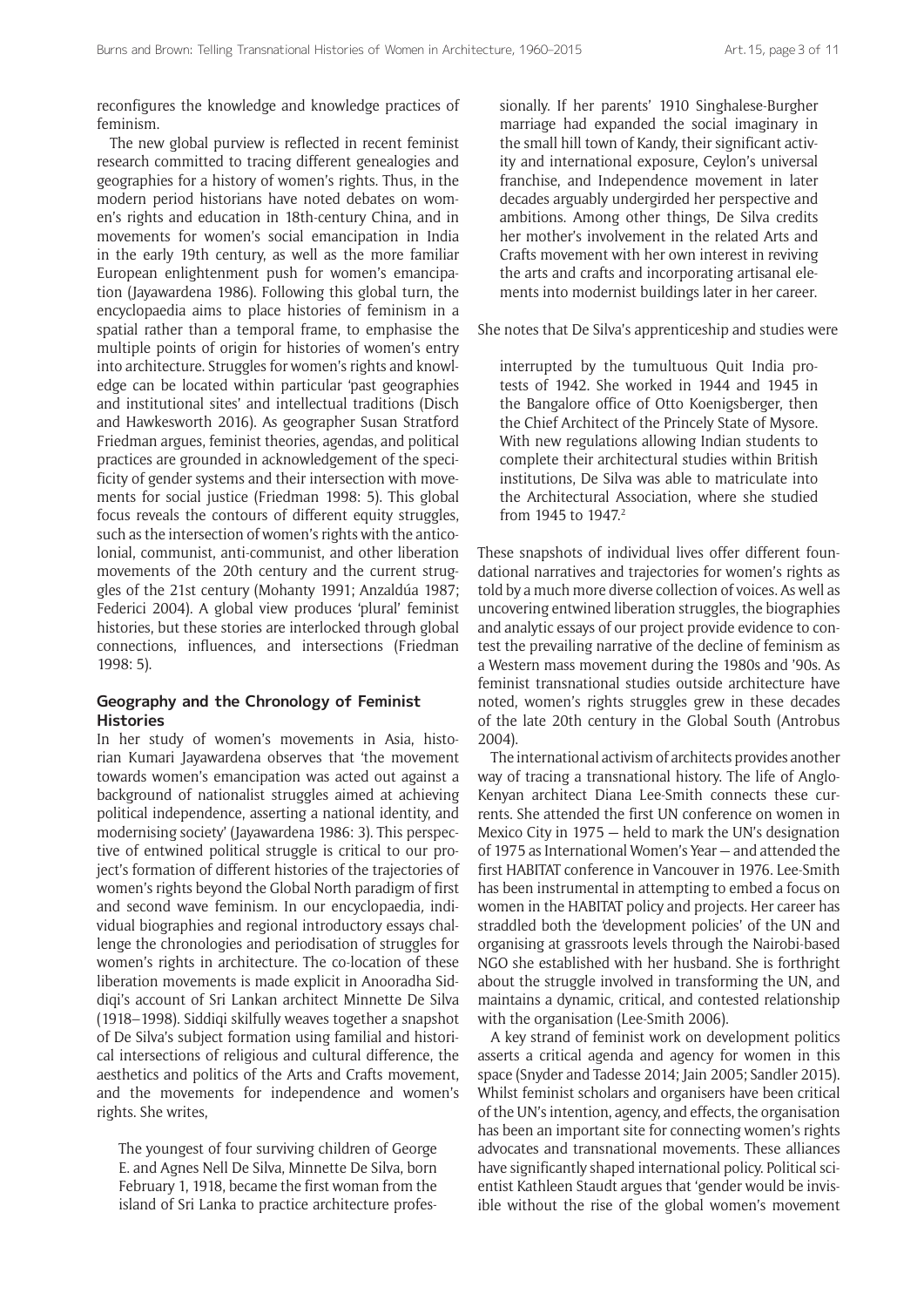and its connection to the United Nations-sponsored conferences' (Vandenbeld 2015: 224). In her history of the drafting of the Convention on the Elimination of all Forms of Discrimination Against Women (1979), legal scholar Meghan Campbell discusses the contentious and critical debates that shaped the eventual treaty (Campbell 2018: 46). Women of the Global South moved the organisational focus of the treaty from its interest in the relations of men and women to a determination to improve the economic and social positions of women. More recently, the 'gender mainstreaming' occurring in the UN, specifically through their Millennium Development Goals, has transformed the binary divisions of women and men to gendering of all issues (Vandenbeld 2015: 215, 217).

The encyclopaedia will link disparate areas of the world, enabling us to see how architectural ideas and networks crisscrossed geographical and geopolitical borders. As Leila Rupp observes in her history of the international women's movement, the discipline of history remains highly structured around the nation state (Rupp 1997). With its global scope, the encyclopaedia mirrors the globalisation of architectural practice, training, and culture in the post-war era. Women architects, like their male peers, engage in transnational careers.

This research aspires to emulate the patterns of women's history projects outside architecture, which now map the global history of feminist knowledge and transnational organising and transnational organisations. The encyclopaedia's entries will reflect the impact of UN HABITAT, the UN Conferences on Women, and international alliances and conferences on Shelter, all key networks that record and represent transnational organising around issues of space and gender. These networks reveal unknown feminist architectural histories, beyond the established catalogue of feminist theory and history conferences and books produced from the Global North. These other nodes register other circuits and modes of knowledge and action.

#### **Geopolitics**

The encyclopaedia is undergirded by a 'locational feminism' attuned to the politics of location, pluralisation, and geopolitical histories. It responds to Gayatri Spivak's request that feminists acquire 'transnational literacy' knowledge of a transnational frame (Spivak 1993: 269). This demand acknowledges the interlocking dimension of global cultures and the ways in which the local is always informed by the global and vice versa. Our project intends to foreground global contexts, in part to map the complex and myriad relations that are produced across borders. However, to reveal transcultural interactions, the encyclopaedia needs to have a strategic and flexible relationship to its geographic categories (Friedman 1998: 5). This is probably one of the biggest challenges of its geographic structure. To be legible to readers, the project reaffirms national boundaries even as it seeks to cross borders.

Our public presentations of the project and discussions with our area editors have generated helpful criticism and engaged feedback on the encyclopaedia's initial classification of countries within broader regional areas. In our current planning and commissioning stage, we

are collectively addressing issues of Global North-South relations and in the case of Eastern Europe, of East-West histories as well as Russia and former Soviet Union histories (Bernal and Grewal 2014: 3). The problem of how to incorporate Russia and former socialist and former Soviet Union histories was discussed by the area editors who superintend entries from Eastern Europe, Russia, and Central Asia.

Discussion and debate resolved that this large terrain could be structured as three large spatial territories — Central Asia, Eastern Europe, and the former Soviet Union/Russia. Within these territorial and spatial categories, individual nations and their formal boundaries would be included but overlaps would also be noted and theorised. The area editors decided that

in effect, while certain nations would clearly 'only' belong to one category, others on the fringes would essentially overlap. So, for instance, while Kazakhstan and Uzbekistan would be located under Central Asia, the Republics of Transcaucasia (Armenia, Azerbaijan, and Georgia) would have better proximity with Russia (but could also be dealt with from Central Asia), and so on.<sup>3</sup>

#### It was agreed that

the Area Editors can specifically commission essays which will be territorially situated, would be necessarily inwards or outwards looking. Once 'entries' are received, the Area Editor's own introductory essays can 'section off' or 'inter-connect' parts of the territorial/spatial categories we began with.4

These critical insights are made possible by the area editors' individual expertise and on-the-ground knowledge and history of the geopolitics of each region and country.

A geographic structure is a recognisable organising strategy for a global audience of non-expert readers, but it is also fraught with peril. As geographer David Storey observes, notions of territory and territoriality can camouflage the socio-political complexities of these terms and reduce them to spatial boundaries: 'Territoriality thinking, the production of territories, and the employment of territorial strategies are bound up with maintaining power … [f]orms of exclusion can be consolidated and reinforced through territorial practices' (Storey 2017). In another essay he argues that territories and spatial boundaries reflect a particular organisation of space and power relations and, by extension, control (Storey 2015: 222; Elden 2010). The encyclopaedia project aims to give visibility to areas that are frequently invisible in architecture and in feminist work in architecture. The ten areas of the encyclopaedia will be presented in an alphabetic sequence, beginning with Africa and ending with the USA/Canada. In the encyclopaedia, the introductory essays produced by the overall editors and the area editors will foreground the difficult histories of geographic labels and introduce readers to current debates over nomenclature. Where pertinent, such as in describing former settler colonies,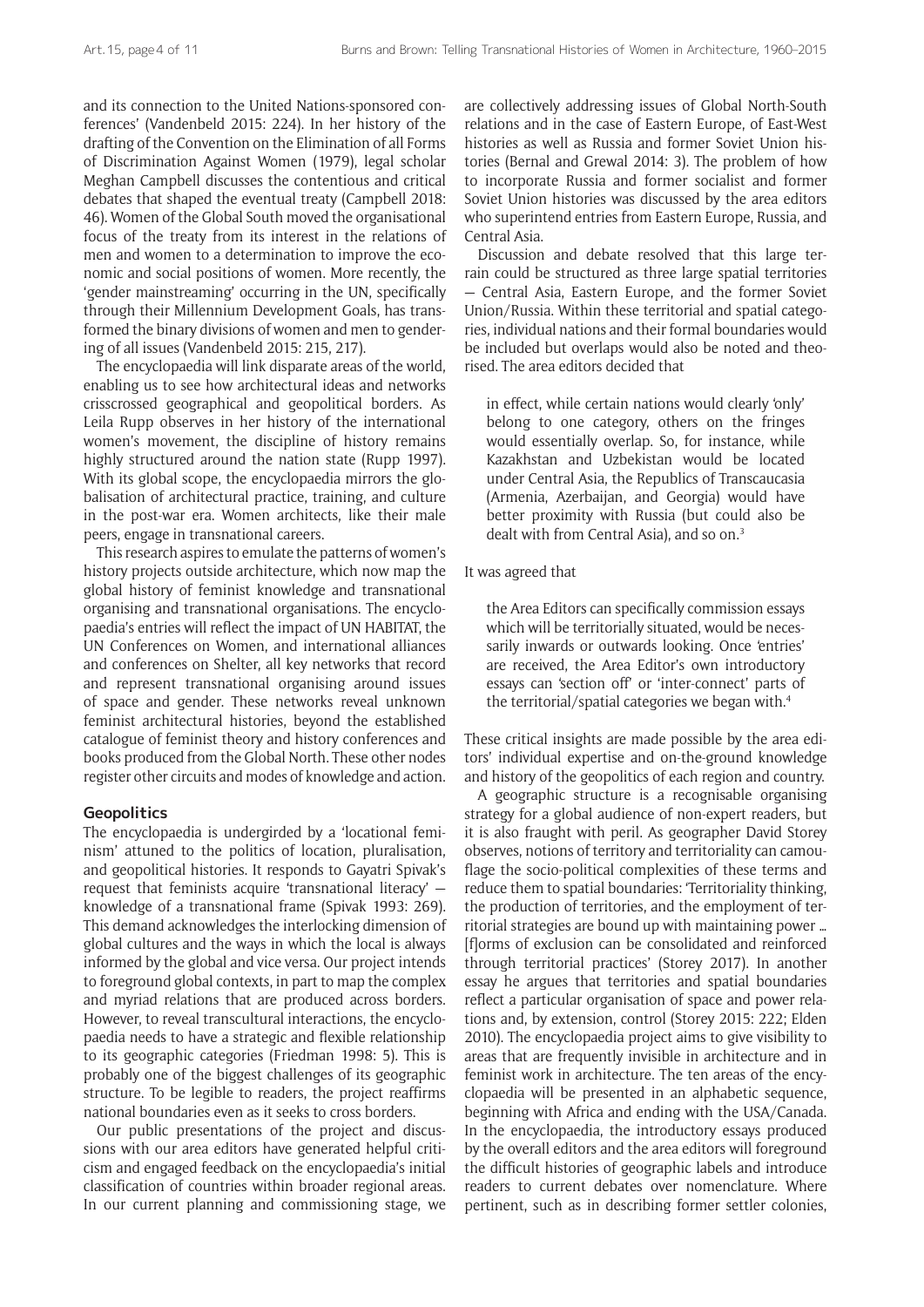indigenous placenames will be used in conjunction with European names. A transnational survey can contextualise production histories within specific geopolitical terrains.

## **Across the Geopolitics of Architectural Knowledge Production**

Through its range of biographies and biographical subjects and its global geography, the project aims to present a truly intersectional feminism. This aspiration challenges the editors to ask what it means for scholars to think geopolitically and to interrogate how scholars are positioned within a global context (Friedman 1998: 11). Knowledge producers are unevenly positioned within the global sphere of architectural history. The book's content and the project's working methodology aim to engage with this problem. Aileen Moreton-Robinson, a Geonpul woman from Minjerribah (Stradbroke Island, Queensland, Australia) has developed the concept of 'intersubjective' relationships in knowledge production to focus on relationships of power between research subjects. Her work is an explicit methodological critique of feminism's address to white women's concerns and of whiteness as an unmarked/unexamined entrenchment in knowledge production (Moreton-Robinson, 2000).

The encyclopaedia's geographical scope fosters modes of collaborative and intersubjective knowledge production. The project is strategically structured through collaboration and collective agency. To include more voices and histories from across the globe, this project requires areas that have often been the central focus of histories to cede representational space. Regions that already have deep archives of research on women in architecture, such as the UK or the US, will need to compress their histories in the encyclopaedia, to make space for other regions. This concern resonates with increasing bodies of work interrogating the geopolitics of knowledge production (Connell 2016: 135–257; Mignolo 2000). This work challenges the 'dominance of the North in globally-circulating feminist thought' (Robert and Connell 2016: 135). It also requires the awareness of global hierarchies and power differences that occur within transnational contexts (Purkayastha 2012).

In the first stage of the project, knowledge was generated in a crowd pool way; informal regional reference groups produced preliminary names for inclusion. These recommendations were collated into spreadsheets. Foregrounding feminist research within the global sphere  $-$  through collaboration and partnership  $-$  redistributes and challenges knowledge/power relationships. It acknowledges but tries to reconfigure the geopolitics of knowledge production, and with collaborative 'authorship' undermines the idea of the solitary expert within the production and dissemination of historical research (Harding 1987).

Moreton-Robinson's interest in intersubjectivity is sited in a longer line of feminist research and activism examining how the intersections of gender, race, and class have historically perpetuated inequities *within* feminism (Crenshaw 1992; hooks 1984; Mohanty 1991; Anzaldúa 1987; Federici 2004). In framing the encyclopaedia project, we used Moreton-Robinson's insights to build on North American legal scholar Kimberlé Crenshaw's challenge to the single axis of gender analysis. In her highly influential account of intersectionality, first proffered in 1989, Crenshaw built upon decades of Black Women's lived experiences of oppression in the double axes of gender and race. Crenshaw declares that 'the failure of feminism to interrogate race means the resistance strategies of feminism will often replicate and reinforce subordination of people of colour, and the failure of antiracism to interrogate patriarchy means antiracism will frequently reproduce subordination of women' (Crenshaw 1991: 1242). This vision of the intersecting axes of oppression has developed in the intervening years to enable sensitivity to the intersections of race, class, gender conforming and gender non-conforming identity, sexual orientation, ethnicity, religion, and ability/disability in producing an individual's identity. The double pull of identity is acknowledged. It is a form of empowerment, affirmation, and collective affiliation, as well as a coercive and exclusionary form of subjectivity (Kuo 2016).

Some recent scholarship challenges the intersectional approach and claims that intersectionality has outlived its analytic usefulness in both national and global contexts. For example, Bandana Purkayastha (2012) argues that the concept of intersectionality is imperfect for transnational analysis; it does not adequately reveal how transnational subjects can be subjected to hierarchies of marginalisation in one country but assume majority status in another nation state (Purkayastha 2012). Brittney Cooper has mounted a powerful counter argument to those who claim that intersectionality is limited because it cannot fully attend 'to the contours of identity'. She observes that intersectionality was not proposed as a 'totalizing theory of identity' but as a tool for making visible subjects who had been rendered illegible within legal structures of power (Cooper 2016: 1–2). Moreover, Cooper argues 'that the failure to begin with an intersectional frame would always result in insufficient attention to black women's experiences of subordination' (Cooper 2016: 7).

The encyclopaedia is committed to producing biographies that describe the multiple axes of identity and domination in a specific setting, and to understand how these axes change as subjects travel across transnational contexts. Purkayastha's insight that transnational subjects can be subjected to hierarchies of marginalisation in one country but assume majority status in another nation state is usefully brought to bear on the transnational histories of some post-war modernist women architects. This can be seen in the life and practice of Austrian-born architect Ehrentraut Katstaller Schott, who spent the majority of her career in El Salvador as both architect and educator. In the encyclopaedia entry on Katstaller Schott (b. Vienna, Austria, 1924), Sofía Rivera writes that she enrolled at the Technical University of Vienna, then was assistant to Raymund Schüller in Innsbruck, Austria from 1945 to 1946, before obtaining the professional designation of engineer from the Technical University of Graz, Austria, and a postgraduate degree in architecture from the Vienna Academy of Fine Arts (entry edited for length):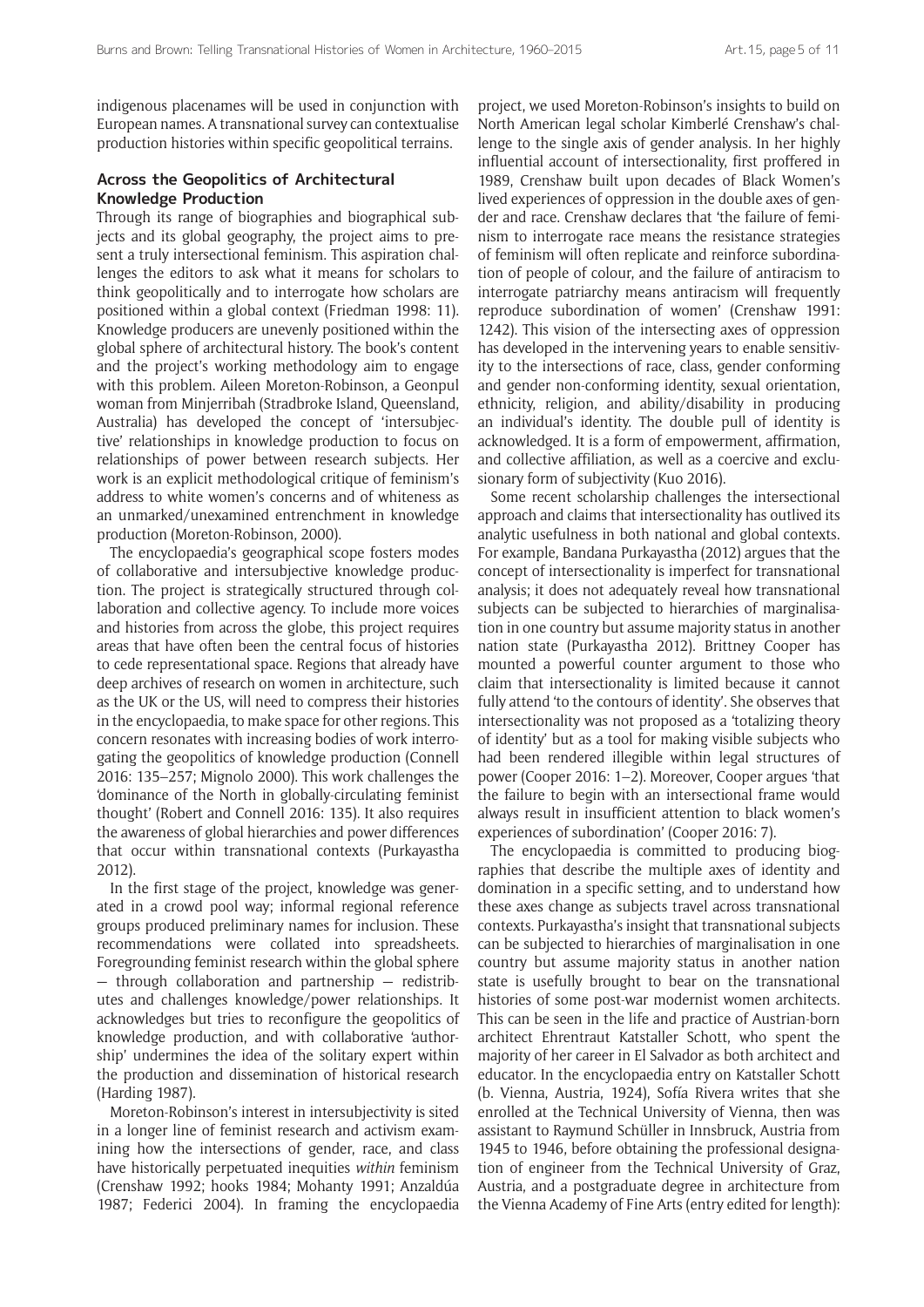[Katstaller Schott] established her own office in the city of Frankfurt, together with Karl Katstaller. [I]n 1952 a German engineering and architecture magazine called *Bauwelt* published a short article announcing that the Minister of Public Works of El Salvador, the engineer Atilio García Prieto (1911– 2004), along with others officials, had arrived in Hamburg, Germany, in search of professionals in architecture who wanted to travel to Central America to work on the reconstruction project *El valle de la esperanza* (The Valley of Hope) in the towns of Jucuapa and Chinameca, which had been destroyed by an earthquake in 1951 in the department of San Miguel, El Salvador.

Without having any knowledge about the country or its culture, Karl Katstaller and Ehrentraut Schott offered their services at the Salvadoran Consulate in Hamburg, moving to El Salvador that same year. After arriving in Central America, Katstaller Schott joined the Ministry of Public Works of El Salvador (MOP), specifically the Planning and Architecture Department (DUA) which had been created in 1950, and became the first woman to be hired at that institution. Over the next eight years, Katstaller Schott collaborated with MOP by designing numerous markets, city halls and schools, both individually and in collaboration with Karl Katstaller. [P]arallel to her work at DUA, Katstaller Schott joined the newly founded UES School of Architecture as a teacher.

Rivera connects Katstaller Schott's earlier education as both an engineer and architect with the scope of her work and career trajectory. Katstaller Schott's transnational career demonstrates how European architectural expertise was exported and provided opportunities for European women in regions of the world where formal architecture was not yet practised by women. She was one of the new cohort of 'global experts' operating within government agencies and institutional networks across the Global South in the postwar decades of geopolitical reconstruction. Katstaller Schott's was a practitioner embedded within a country, rather than an expert who passed through, to use a recent determination to distinguish between the different kinds of global experts (Lagae and De Raedt 2013). Contemporary historical research is attempting to recover global experts who were 'off radar' or less well known, but few women practitioners have been profiled in this emergent research field. Our project aims to contribute to this work.

Adopting a global framework attuned to local geographies and differences enables new, analytic categories to be introduced into the history of women in architecture. Anoma Pieris, a colleague at Melbourne University and a contributor to the South and South East Asia entries, has reminded us that 'labour' is a key term for uncovering and foregrounding socio-economic hierarchies of privilege within the category women and the architectural office in South and South East Asia. She notes that 'women drafts people occupy the lowest ranks of construction labour' **—** relegated to the lower levels of status, pay, and agency even as they provide the essential work of documentation drawings.<sup>5</sup> Regional and transnational histories ask feminism to be keenly attentive to changes in the meaning, agency, internal divisions, and difference in the category of woman.

## **Biography**

Biographies of women architects have surged into public visibility through recent feminist activism in architecture. Scholarly projects, like the Beverly Willis Foundation's *Pioneering Women of American Architecture* website; activist projects, such as #wikD (writing women in architecture into Wikipedia); the Brazilian collective Arquitetas Invisíveis [Invisible Women Architects] ([https://www.arquitetasin](https://www.arquitetasinvisiveis.com)[visiveis.com](https://www.arquitetasinvisiveis.com)); and the Spanish-language blog *Un dia/Una arquitecta* [One Day/One Architect] that publishes biographies (founded in 2015 and still active; [https://undiau](https://undiaunaarquitecta.wordpress.com)[naarquitecta.wordpress.com\)](https://undiaunaarquitecta.wordpress.com), all make the life stories of neglected women in architecture visible (Pinz*ó*n and Merret 2017). These activist strategies expose the discipline's efforts to marginalise women and acknowledge the contributions of women.

Our project also participates in this biographical turn. This life writing push produces important genealogies which connect contemporary activism to past histories of women practitioners. Biography can be mobilised for a feminist politics, which is a strategic use of biography. Histories of women in architecture can be written without using a feminist analytic lens. Histories of well-known women architects, for example, have been absorbed into the canon. These biographies do not necessarily challenge the canon's values, which focus on exceptional built works and design. However, a critical approach to biography builds on early feminist architectural history work and conjoins it to interrogations of biography developed by other disciplines.

In the 1980s feminist architectural scholars consciously argued that the project of writing women back into history should not merely expand the scope of the canon but instead dismantle its principles. In the 1970s new histories of women space makers and experts who were often not architects demonstrated the possibilities of a new kind of history, but its theoretical implications were fleshed out in the 1980s. Historians and theorists have recently revived methodological debates by asserting that the contemporary feminist project must do more than simply add names of women into the canon. The Feminist Art and Architecture Collaborative (FAAC) writes, 'We agreed that simply adding women and minorities was not a satisfying solution' (FAAC 2017: 277). Katie Lloyd Thomas suggests that 'we change the question to one less tied to the conventions and values of the profession, and look for women in architecture with a lens that has not already been shaped by it' (Lloyd Thomas 2016: 181). Paul B. Preciado argues we need 'to unveil how architecture contributes to the production of gender, racial, sexual and able/disabled subjectivities' (2012: 132).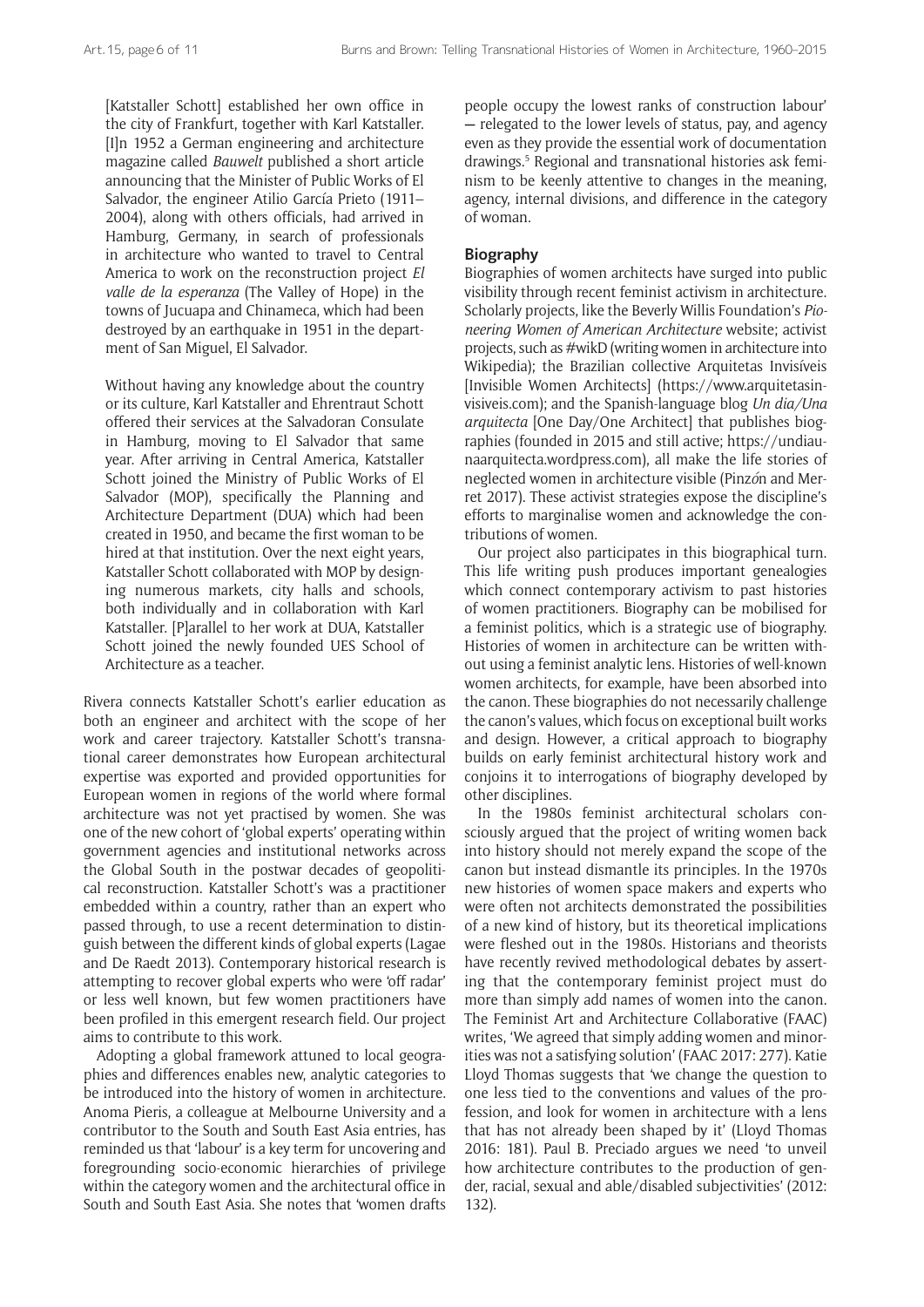A keener examination of the forms of cultural narrative in architectural biography provides one place to begin. As a feminist geographer has observed, 'cultural narratives encode and encrypt in story form the norms, values, and ideologies of the social order' (Friedman 1998: 8–9). In the late 1980s Karen Kingsley investigated the work of interior architect and exhibition, furniture, and textile designer Lily Reich (1885–1947), and in so doing Kingsley evaluated different forms of narrative power. She pondered Reich's exclusion and minimisation in histories of German architect Mies van der Rohe, and speculated that historians preferred to ascribe architectural meaning to the wellsprings of individual talent rather than describing buildings as socially produced artefacts (Kinglsey 1988: 23). Individual biography can reinforce the mythology of the great architect and simultaneously exclude a sociopolitical account of architecture by using the life story as an explanatory frame for building production.

Authorship is a key issue for a volume organised around a collection of individual biographies. In 1998 architectural historian Julie Willis called for more complex accounts of production that would articulate the collective work of architectural firms. She described mainstream architectural discourse as a 'fictive reality' which did not adequately account for everyday work life. If women were rendered invisible by this mythic narrative, she declared, there were also many more invisible men in architecture (Willis 1998: 63). The encyclopaedia project aspires to work with a more distributed model of authorship that arises in a firm, partnership, organisation, institution, etc. (Orton and Pollock 1996: 330). The model of biography as a study of great or exceptional people makes women marginal, as only very few can ever fit into its framework (Caine 2010: 104). We see this in architecture where collaborative teams are rarely if ever acknowledged in a project's publication materials, thus preventing anyone other than those lead designers or partners to ever be credited with a project.

The encyclopaedia rethinks the uses of women's life histories or biographies, using feminist debates and methodologies developed inside and outside architecture. Rather than merely operating as a recovery project, biography can use individual lives to provide greater insight into the larger social, political, and economic situations of women in a particular time and place (Caine 1994: 247). Feminism is grounded in the investigation of men's and women's lives and everyday experiences (Disch and Hawkesworth 2016: 1–2). Historical biography can examine how social subjectivities are constructed and intersectionality is experienced, and can theorize the impact of feminism in everyday life (Bulbeck 1997; Ahmed 2017). The architectural producer should be located within these kinds of specific 'social and historical practices' (Orton and Pollock 1996: ii).

Thus feminist biographical practice can be *a study of subject formation*. Some strands within feminist history achieve this portrait of socially produced subjectivity by examining the typical (woman), not the exceptional subject (Caine 1994: 259). Works on the collective history of women in architecture — such as Adams and Tancred's *Designing Women*, Willis and Hanna's *Women Architects in Australia, 1900-1950* and Walker and Darling's *AA Women in Architecture 1917–2017* — present and aggregate biographies to illuminate the lot of architectural women in a particular time, place, and social group (Caine 2010: 247). The encylopaedia's eleven introductory essays analyse the aggregation of biographies in order to unearth the structural conditions of women's production and education and to understand how individuals engaged with social movements and institutions, encountered structural oppressions, and challenged prescriptions or asserted agency within the limits of social contours.

We borrow from the established methods in social history and literature that attempt to write typical lives of the everyday life of the woman architect (Caine 1994: 247– 261). The project writes biographies of a range of women — many of whose contributions do not meet the requirements of a canon organised around exceptional buildings or exceptional practices. Even when women's buildings meet the norms of 'exceptional building' status, the commentaries and histories on their lives and the explanations of their career paths do not conform to the exceptional architect narrative because the discourse of their 'achievements' is frequently gendered. Pace Zaha Hadid. As Rachel Lee and Anooradha Siddiqi observe, women as everyday architects and authors of everyday architecture have produced works that are 'anonymous or illegible objects within architectural history' (Lee and Siddiqi 2018).

Our project also foregrounds women who have been previously ignored. It expands the definition of architectural practice to include a much broader range of spatial engagement: from women as architectural critics to pedagogues to urban planners to heritage architects, policy makers, activists, and curators. We aim to challenge definitions of architectural practice. This expanded field of production is highlighted in the biography of American theorist and educator Phyllis Birkby, a feminist gay rights activist, who was one of the co-founders of the Women's School of Planning and Architecture (WSPA), a mobile summer school that ran from 1974 to the mid-1980s (Schroeder 2016). The biography of Pakistan architect Yasmeen Lari illustrates the expanded fields of practice pursued by women architects. After graduating from Oxford Brookes University in 1964, Lari returned to Pakistan and established a practice with her husband in Karachi. They worked in housing, government, and commercial architecture. After 'retiring' from practice in 2000, Lari entered an energetic phase of historical research; heritage work, including a position as a UNESCO national advisor; research on informal settlements and vernacular housing; the development of zero-carbon footprint construction in post-disaster communities with a focus on women's economic empowerment; and knowledge transfer through Mobile Barefoot Karavan Teams (Gillin 2012). Biography as a feminist practice renders visible different and multi-valent stories, allowing new insights and histories to emerge, such as the operation of individuals across several social movements or fields of social practice.

Biography is a well-established genre of women's history. The return of biography to architecture's public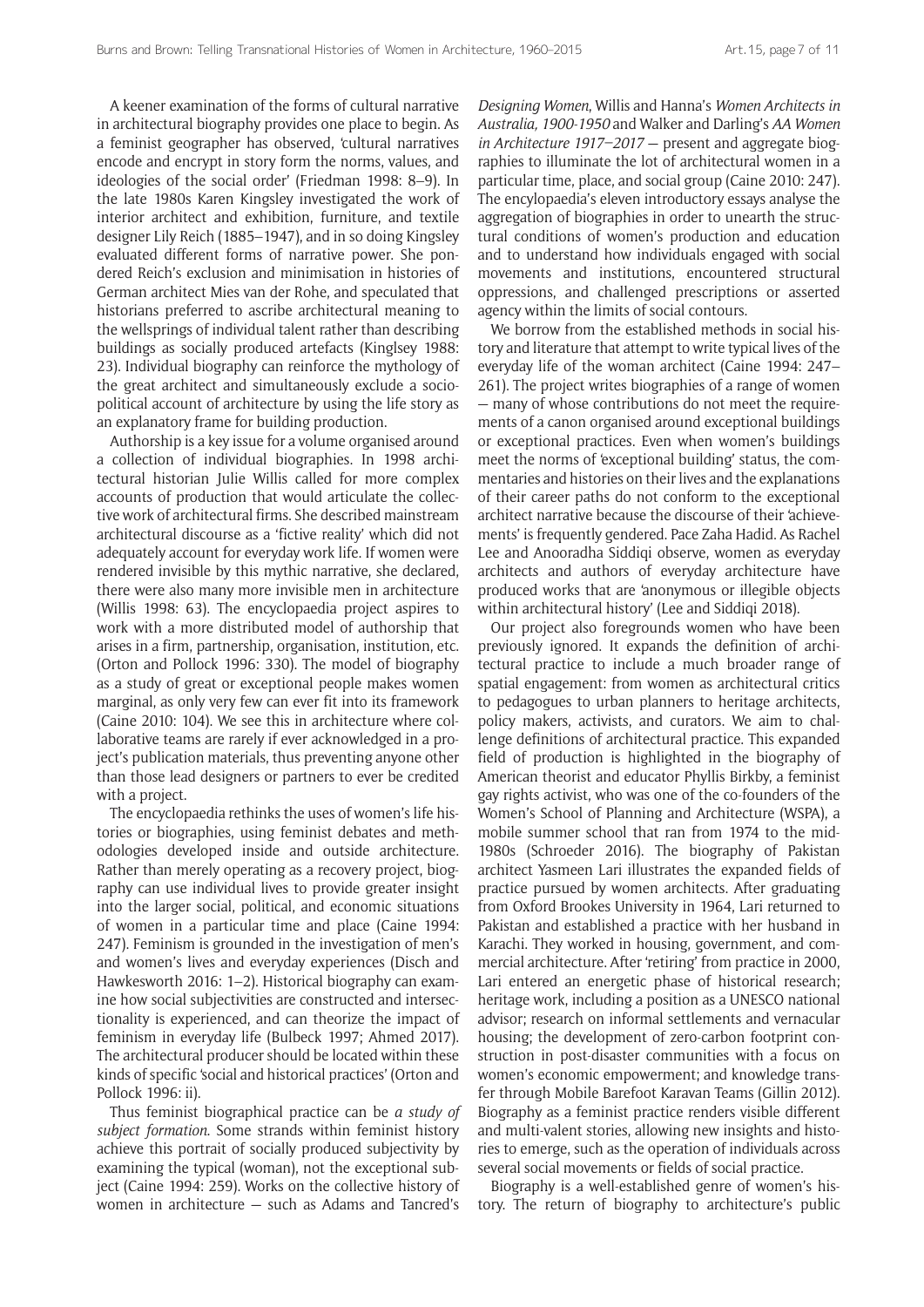sphere can be a critical project for feminism. As feminist theorists, we are interested in biography as a form of affective politics. Individual biographies are anchor points of individual and collective identity formation. A powerful relationship between the biographical story and the reader is part of the emotional resonance of the canon. As a recent theorist of the broader story telling turn in late 20th-century culture has observed, 'People know who they are through the stories they tell about themselves and others'. We recognise and draw on the story telling turn in contemporary culture, digital and print media: a turn that has escalated since the late twentieth century (Goodson 2016: 1). Feminist theorist Clare Hemmings has identified structures of feeling as motivations behind the impulse to tell stories: 'Feminist emotion, then, is central to the feminist stories we tell, and the way we tell them ... It hurts because it matters, when we are passionately invested in academic feminist practice' (Hemmings 2005: 119–120). She acknowledges the emotion bound up in redressing past omissions but also advocates for a focus upon future possibilities for feminists' stories.

Writing feminist history is an activist project that weds aspirations for social transformation to a critical interrogation of agency and domination. Our project deliberately investigates a history of women in architecture with the intent, as Devaki Jain has argued in the context of a resurgence of the term 'women' at the UN, to 'reclaim political identity, to affirm women's collective will, the word "women"' — as distinct from gender — has 'returned as preferred currency' (Jain 2005: 5). The encyclopaedia is not a study of all the groups marginalised by architecture's power systems, which would risk 'collapsing different types of oppression', but a history of a 'discrete form of oppression and resistance' (Cooper 2016: 2).

#### **Conclusion**

As feminist activism and research again enter the mainstream of architecture, it is timely to reflect on how contemporary struggles for women's rights might be reconfigured. We have argued that architecture can productively follow the transnational turn in feminist theory, history, and action, a field inaugurated in the late 1980s under the influence of the UN conferences on women and its policies and the rise of NGOs in this arena. Research in the transnational field has expanded dramatically since the turn of the 21st century, yet we have few transnational comparative histories of women and women's rights struggles within our discipline. An expanded geography of women and architecture is more than a project of rectifying omissions; it has the potential, as we have argued, to challenge the chronologies, geographies, and periodisations of women's practice in architecture. These transnational projects can also address the contemporary geopolitics of academic knowledge production.

Like all feminist work, the encyclopaedia aspires to be politically transformative. It aims to consolidate women's identity as a category around which contemporary women in architecture can organise. Through the project we hope to build 'alliances that might transform the discipline', using the project to begin and build an

expanding network that will persevere even after the project is published (Bakash and Harcourt 2015: 2). By revealing interconnections between feminism and other social movements, we hope to expand architecture's social justice framework. By bolstering transnational alliances, we aim to organise and act as activists beyond borders, and, through this methodological approach, to work across differences in race, country, and class (Dufour, Masson, and Caouetee 2010; Keck and Sikkink 1998). We hope that by challenging the pervasiveness of the formal architectural canon of buildings, new practices will be made public and more expansive types of practices will be highlighted. We hope that this project will contribute to the growing concern with broadening the discipline of architecture, to imagine other future trajectories for the spatial practitioner, both within and beyond building production.

#### **Notes**

- <sup>1</sup> Fourth wave feminism is a category that largely exists in the media rather than in feminist academic research, possibly because of the increase in historiography devoted to the problems of the 'wave' as a classifying metaphor.
- <sup>2</sup> Sample entry for *The Bloomsbury Global Encyclopaedia of Women in Architecture*.
- <sup>3</sup> Personal communication, Manu Sobti to Karen Burns and Lori Brown.
- <sup>4</sup> Personal communication, Manu Sobti to Karen Burns and Lori Brown.
- <sup>5</sup> Personal communication, Anoma Pieris to Karen Burns.

## **Competing Interests**

The authors have no competing interests to declare.

#### **References**

- **Adams, A** and **Tancred, P.** 2000. *Designing Women: Gender and the Architectural Profession*. Toronto: University of Toronto Press. DOI: [https://doi.](https://doi.org/10.3138/9781442673847) [org/10.3138/9781442673847](https://doi.org/10.3138/9781442673847)
- **Ahmed, S.** 2017. *Living a Feminist Life*. Durham, NC: Duke University Press.
- **Antrobus, P.** 2004. *The Global Women's Movement: Origins, Issues and Strategies*. New York: Zed Books.
- **Anzaldúa, GE.** 1987. *Borderlands/La Frontera: The New Mestiza.* San Francisco: Spinsters/Aunt Lute Books.
- **Bakash, R** and **Harcourt, W** (eds.). 2015. *The Oxford Handbook of Transnational Feminist Movements*. Oxford: Oxford University Press. DOI: [https://doi.](https://doi.org/10.1093/oxfordhb/9780199943494.001.0001) [org/10.1093/oxfordhb/9780199943494.001.0001](https://doi.org/10.1093/oxfordhb/9780199943494.001.0001)
- **Bernal, V** and **Grewal, I** (eds.). 2014. *Theorizing NGOs: States, Feminism and Neo Liberalism*. Durham, NC: Duke University.
- **Bozdogan, S.** 1999. Architectural History in Professional Education: Reflections on Postcolonial Challenges to the Modern Survey. *Journal of Architectural Education*, 52(4): 207–215. DOI: [https://doi.org/10.1111/j.1531-](https://doi.org/10.1111/j.1531-314X.1999.tb00273.x) [314X.1999.tb00273.x](https://doi.org/10.1111/j.1531-314X.1999.tb00273.x)
- **Bulbeck, C.** 1997. *Living Feminism: The Impact of the Women's Movement on Three Generations of Women*.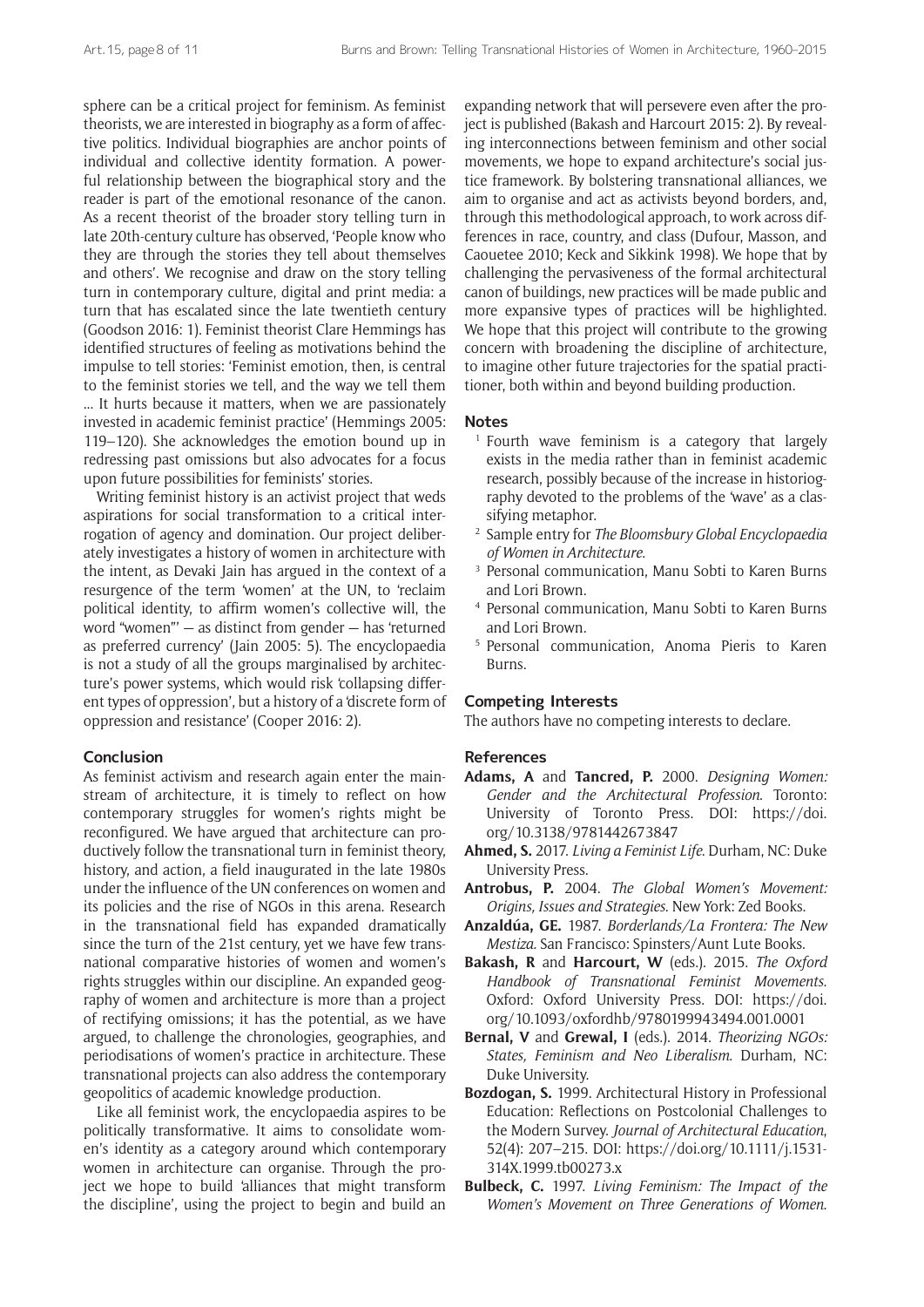Cambridge: Cambridge University Press. DOI: [https://](https://doi.org/10.1017/CBO9780511552144) [doi.org/10.1017/CBO9780511552144](https://doi.org/10.1017/CBO9780511552144)

- **Caine, B.** 1994. Feminist Biography and Feminist History. *Women's History Review*, 3(2): 247–261. DOI: [https://](https://doi.org/10.1080/09612029400200049) [doi.org/10.1080/09612029400200049](https://doi.org/10.1080/09612029400200049)
- **Caine, B.** 2010. *Biography and History*. Basingstoke: Palgrave Macmillan. DOI: [https://doi.org/10.1007/](https://doi.org/10.1007/978-1-137-10740-4) [978-1-137-10740-4](https://doi.org/10.1007/978-1-137-10740-4)
- **Campbell, M.** 2018. *Women, Poverty, Equality: The Role of CEDAW*. Oxford: Hart Publishing.
- **Code, L.** 2005. *Encyclopedia of Feminist Theories*. London: Routledge.
- **Cole, D.** 1973. *From Tipi to Skyscraper: A History of Women in Architecture*. Cambridge: MIT Press.
- **Connell, C.** (ed.). 2016. Feminist Theory*.* Special Issue, Feminist Theory and the Global South, *Feminist Theory*, 17(2): 135–247. DOI: [https://doi.](https://doi.org/10.1177/1464700116652294) [org/10.1177/1464700116652294](https://doi.org/10.1177/1464700116652294)
- **Cooper, B.** 2016. Intersectionality. In: Disch, L and Hawkesworth, M (eds.), *The Oxford Handbook of Feminist Theory*, 1–25. Oxford: Oxford University Press. DOI: [https://](https://doi.org/10.1093/oxfordhb/9780199328581.013.20) [doi.org/10.1093/oxfordhb/9780199328581.013.20](https://doi.org/10.1093/oxfordhb/9780199328581.013.20)
- **Cooper, B.** 2018. Good Feminist, Bad Feminist Who Gets To Decide? Session video, Aspen Ideas Festival 2018. Available at [https://www.aspenideas.org/ses](https://www.aspenideas.org/session/good-feminist-bad-feminist-%E2%80%94-who-gets-decide)[sion/good-feminist-bad-feminist-%E2%80%94-who](https://www.aspenideas.org/session/good-feminist-bad-feminist-%E2%80%94-who-gets-decide)[gets-decide](https://www.aspenideas.org/session/good-feminist-bad-feminist-%E2%80%94-who-gets-decide) [last accessed 4 January 2019].
- **Crenshaw, K.** 1991. Mapping the Margins: Intersectionality, Identity Politics, and Violence against Women of Color. *Stanford Law Review*, 43(6): 1241–1299. DOI: <https://doi.org/10.2307/1229039>
- **Crenshaw, K.** 1992. Race, Gender and Sexual Harassment. *Southern California Law Review*, 65: 1467–1476.
- **Desai, M.** 2016. *Women Architects and Modernism in India: Narratives and Contemporary Practices*. London: Taylor & Francis. DOI: [https://doi.](https://doi.org/10.4324/9781315454658) [org/10.4324/9781315454658](https://doi.org/10.4324/9781315454658)
- **Disch, L** and **Hawkesworth, M.** 2016. Feminist Theory: Transforming the Known World. In: Disch, L and Hawkesworth, M. (eds.), *The Oxford Handbook of Feminist Theory*, 1–18. Oxford: Oxford University Press. DOI: [https://doi.org/10.1093/](https://doi.org/10.1093/oxfordhb/9780199328581.013.1) [oxfordhb/9780199328581.013.1](https://doi.org/10.1093/oxfordhb/9780199328581.013.1)
- **Dufour, P, Masson, D** and **Caouetee, D** (eds.). 2010. *Solidarities Beyond Borders: Transnationalizing Women's Movements*. Vancouver: The University of British Columbia Press.
- **Elden, S.** 2010. Land, Terrain, Territory. *Progress in Human Geography*, 34(6): 799–817. DOI: [https://doi.](https://doi.org/10.1177/0309132510362603) [org/10.1177/0309132510362603](https://doi.org/10.1177/0309132510362603)
- **FAAC** (Feminist Art and Architecture Collective). 2017. Counterplanning from the Classroom. *Journal of the Society of Architectural Historians*, 76(3): 277–280. DOI:<https://doi.org/10.1525/jsah.2017.76.3.277>
- **Federici, S.** 2004. *Caliban and the Witch: Women, the Body and Primitive Accumulation*. Brooklyn: Autonomedia.
- **Fernandes, L.** 2013. *Transnational Feminism in the United States: Knowledge, Ethics, Power*. New York: New York University Press. DOI: [https://doi.org/10.18574/](https://doi.org/10.18574/nyu/9780814760963.001.0001) [nyu/9780814760963.001.0001](https://doi.org/10.18574/nyu/9780814760963.001.0001)
- **Ferree, MM** and **Tripp, AM** (eds.). 2006*. Global Feminism: Transnational Women's Activism, Organizing and Human Rights*. New York: New York University Press.
- **Friedman, A.** 1993. *Women and the Making of the Modern Home*. New Haven: Yale University Press.
- **Friedman, SS.** 1998. *Mappings: Feminism and the Cultural Geographies of Encounter*. Princeton: Princeton University Press. DOI: [https://doi.](https://doi.org/10.1515/9781400822577) [org/10.1515/9781400822577](https://doi.org/10.1515/9781400822577)
- **Gillin, J.** 2012. Q & A with Pakistan's First Female Architect. *Dwell,* 2 July. Available at [https://www.dwell.](https://www.dwell.com/article/qanda-with-pakistans-first-female-architect-d642fdb6) [com/article/qanda-with-pakistans-first-female-archi](https://www.dwell.com/article/qanda-with-pakistans-first-female-architect-d642fdb6)[tect-d642fdb6](https://www.dwell.com/article/qanda-with-pakistans-first-female-architect-d642fdb6) [last accessed 27 April 2020].
- **Goodson, I.** 2016. The Rise of the Life Narrative. In: Goodson, I, Antiklainen, A, Sikes, P and Andrews, M (eds.), *The Routledge International Handbook on Narrative and Life History*, 1–22. London: Routledge. DOI: <https://doi.org/10.4324/9781315768199>
- **Harding, S** (ed.). 1987. *Feminism & Methodology*. Bloomington: Indiana University Press.
- **Harper, JE.** 2007. *Women during the Civil War: An Encyclopedia*. London: Routledge.
- **Hemmings, C.** 2005. Telling Feminist Stories. *Feminist Theory*, 6(2): 115–139. DOI: [https://doi.](https://doi.org/10.1177/1464700105053690) [org/10.1177/1464700105053690](https://doi.org/10.1177/1464700105053690)
- **hooks, b.** 1984. *Teaching to Transgress: Education and the Practice of Freedom*. New York: Routledge.
- **Jain, D.** 2005. *Women, Development and the UN: A Sixty-Year Quest for Equality and Justice*. Bloomington: Indiana University Press.
- **Jayawardena, K.** 1986. *Feminism and Nationalism in the Third World*. New Delhi: Kali for Women; London: Zed Books.
- **Keck, ME** and **Sikkink, K.** 1998. *Activists beyond Borders: Advocacy Networks in International Politics*. Ithaca: Cornell University Press.
- **Kinglsey, K.** 1988. Gender Issues in Teaching Architectural History. *Journal of Architectural Education*, 41(2): 21–25. DOI: [https://doi.org/10.1080/10464883.1988](https://doi.org/10.1080/10464883.1988.10758472) [.10758472](https://doi.org/10.1080/10464883.1988.10758472)
- **Kramarae, C** and **Spender, D.** 2000. *Routledge International Encyclopedia of Women: Global Women's Issues and Knowledge*. New York: Routledge.
- **Kuo, M.** 2016. Art and Identity. *Art Forum*, 54(10): 264.
- **Kurian, A.** 2018. #MeToo Campaign Brings the Rise of 'Fourth Wave' Feminism in India. *The Wire*, 2 February. Available at [https://thewire.in/gender/metoo-cam](https://thewire.in/gender/metoo-campaign-brings-the-rise-of-fourth-wave-feminism-in-india)[paign-brings-the-rise-of-fourth-wave-feminism-in-in](https://thewire.in/gender/metoo-campaign-brings-the-rise-of-fourth-wave-feminism-in-india)[dia](https://thewire.in/gender/metoo-campaign-brings-the-rise-of-fourth-wave-feminism-in-india) [last accessed January 5, 2019].
- **Lagae, J** and **De Raedt, K** (eds.). 2013. Global Experts 'Off Radar'. *ABE Journal: Architecture Beyond Europe*, 4. Available at [https://journals.openedition.org/abe/](https://journals.openedition.org/abe/485) [485.](https://journals.openedition.org/abe/485)
- **Lee, R** and **Siddiqi, A.** 2019. On Margins: Feminist Architectural Histories of Migration. *ABE Journal: Architecture Beyond Europe*, 19: 1–10. DOI: [https://doi.](https://doi.org/10.4000/abe.7126) [org/10.4000/abe.7126](https://doi.org/10.4000/abe.7126)
- **Lorenz, C.** 1993. *Women in Architecture: A Contemporary Perspective*. New York: Rizzoli International Publications.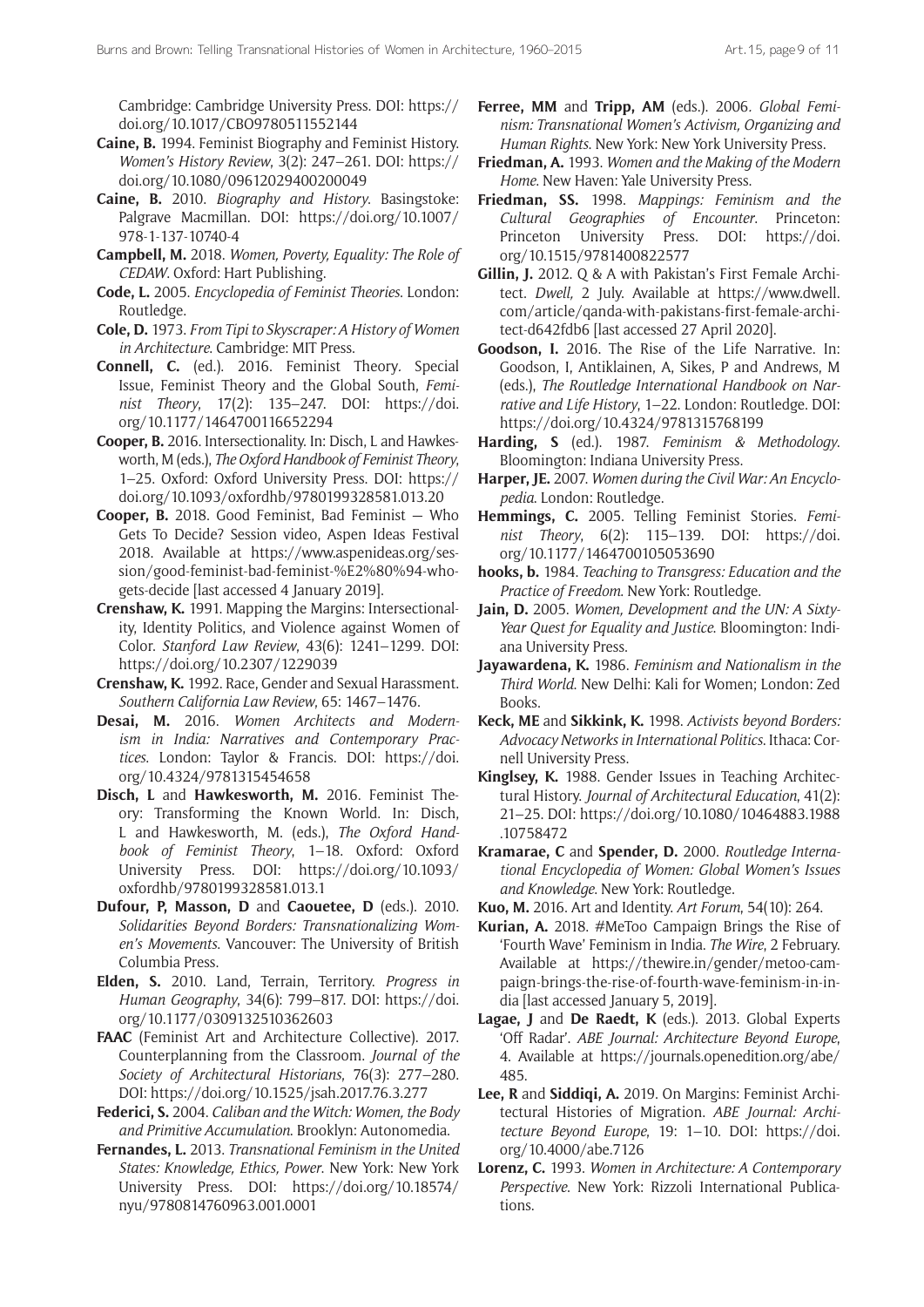- **Martin, B** and **Sparke, P** (eds.). 2003. *Women's Places: Architecture and Design 1860–1960*. London: Routledge.
- **Mignolo, WD.** 2000. *Local Histories/Global Designs: Coloniality, Subaltern Knowledges, and Border Thinking.*  Princeton: Princeton University Press.
- **Moghadam, VM.** 2005. *Globalizing Women: Transnational Feminist Networks*. Baltimore, MD: Johns Hopkins University Press.
- **Moghadam, VM.** 2015. Transnational Feminist Activism and Movement Building. In: Baksh, R and Harcourt, W (eds.), *The Oxford Handbook of Transnational Feminist Movements*, 1–36. Oxford: Oxford University Press. DOI: [https://doi.org/10.1093/](https://doi.org/10.1093/oxfordhb/9780199943494.013.003) [oxfordhb/9780199943494.013.003](https://doi.org/10.1093/oxfordhb/9780199943494.013.003)
- **Mohanty, CT.** 1991. *Third World Women and the Politics of Feminism*. Bloomington: Indiana University Press.
- **Moreton-Robinson, A.** 2000. *Talkin' Up to the White Woman: Aboriginal Women and Feminism*. St Lucia, Queensland: Queensland University Press.
- **Naples, N** and **Desai, M** (eds.). 2002. *Women's Activism and Globalization: Linking Local Struggles and Transnational Politics*. New York: Routledge.
- **Orton, F** and **Pollock, G.** 1996. *Avant-Gardes and Partisans Reviewed*. Manchester/New York: Manchester University Press.
- **Phadke, S, Khan, S** and **Ranade, S.** 2011. *Why Loiter? Women and Risk on Mumbai Streets*. New Delhi: Penguin.
- **Pinzón, AM** and **Merret, A.** 2017. Mujeres en arquitectura. *Dearq*, 20: 10–11.
- **Preciado, Paul B.** 2012. Architecture as a Practice of Biopolitical Disobedience, *Log*, 25: 121–134.
- **Purkayastha, B.** 2012. Intersectionality in a Transnational World. *Gender and Society*, 26(1): 55–66. DOI: <https://doi.org/10.1177/0891243211426725>
- **Robert, C** and **Connell, R.** 2016. Feminist Theory and the Global South. *Feminist Theory*, 17(2): 135–140. DOI: <https://doi.org/10.1177/1464700116645874>
- **Rupp, L.** 1997. *Worlds of Women: The Making of an International Women's Movement*. Princeton, NJ: Princeton University Press.
- **Sandler, J.** 2015. The 'Warriors Within': How Feminists Change Bureaucracies and Bureaucracies Change Feminists. In: Bakash, R and Harcourt, W (eds.), *The Oxford Handbook of Transnational Feminist Movements*, 1–3. Oxford: Oxford University Press.
- **Schaus, M.** 2016. *Women and Gender in Medieval Europe: An Encyclopedia*. New York/London: Routledge.
- **Schroeder, S.** 2016. Flashback Feminism: Phyllis Birkby and Women's Environmental Fantasies. *ARCHITEXX*. November 26. [https://www.architexx.org/subtexxt/](https://www.architexx.org/subtexxt/flashback-feminism-phyllis-birkby-and-womens-environmental-fantasies)

[flashback-feminism-phyllis-birkby-and-womens-envi](https://www.architexx.org/subtexxt/flashback-feminism-phyllis-birkby-and-womens-environmental-fantasies)[ronmental-fantasies](https://www.architexx.org/subtexxt/flashback-feminism-phyllis-birkby-and-womens-environmental-fantasies)

- **Smith, D.** 2006. Women and Habitat: A History. *Housing and Land Rights Network*. Habitat International Coalition. Available at [https://www.hlrn.org/img/docu](https://www.hlrn.org/img/documents/Lee-Smith_women&habitat-a_history.pdf)[ments/Lee-Smith\\_women&habitat-a\\_history.pdf](https://www.hlrn.org/img/documents/Lee-Smith_women&habitat-a_history.pdf)
- **Snyder, M** and **Tadesse, M.** 1995. *African Women and Development: A History*. Johannesburg: Witwatersrand University Press; London: Zed Books.
- **Somaya, B** and **Mehta, U.** 2000. *An Emancipated Place: 2000 Plus Women in Architecture*. Mumbai: Hecar Foundation.
- **Spain, D.** 2016. *Constructive Feminism: Women's Spaces and Women's Rights in the American City*. Ithaca/London: Cornell University Press. DOI: [https://](https://doi.org/10.7591/9781501704130) [doi.org/10.7591/9781501704130](https://doi.org/10.7591/9781501704130)
- **Springer, K.** 2002. Third Wave Black Feminism? *Signs*, 27(4): 1059–1082. DOI: [https://doi.](https://doi.org/10.1086/339636) [org/10.1086/339636](https://doi.org/10.1086/339636)
- **Spivak, GC.** 1993. *Outside in the Teaching Machine*. New York: Routledge.
- **Stienstra, D.** 1994. *Women's Movements and International Organizations*. Basingstoke: MacMillan Press; New York: St Martin's Press.
- **Storey, D.** 2015. Territoriality: Geographical. In: Wright, J (ed.), *International Encyclopedia of the School of Behavioural Sciences*, 2nd ed., 221–226. Oxford: Elsevier. DOI: [https://doi.org/10.1016/B978-0-08-097086-](https://doi.org/10.1016/B978-0-08-097086-8.72068-X) [8.72068-X](https://doi.org/10.1016/B978-0-08-097086-8.72068-X)
- **Storey, D.** 2017. Territory and Territoriality. *Oxford Bibliographies Online*, 26 July [accessed December 19, 2018].
- **Torre, S.** 1977. *Women in American Architecture. A Historic and Contemporary Perspective*. New York: Watson-Guptill.
- **Toy, M.** 2001. *The Architect: Women in Contemporary Architecture*. New York: Watson-Guptill.
- **Vandenbeld, A.** 2015. International Trends in Women's Political Participation and Representation. In: Bakash, R and Harcourt, W (eds.). *The Oxford Handbook of Transnational Feminist Movements*, 215–249*.* Oxford: Oxford University Press. DOI: [https://doi.org/10.1093/](https://doi.org/10.1093/oxfordhb/9780199943494.013.021) [oxfordhb/9780199943494.013.021](https://doi.org/10.1093/oxfordhb/9780199943494.013.021)
- **Walker, L** and **Darling, E.** 2017. *AA Women in Architecture 1917–2017*. London: AA Publications.
- **Wichterich, C.** 2000. *The Globalized Woman: Notes from a Future of Inequality*. New York: Zed Books.
- **Willis, J.** 1998. Invisible Contributions: The Problem of History and Women Architects. Architec*tural Theory Review*, 3(2): 57–68. DOI: [https://doi.](https://doi.org/10.1080/13264829809478345) [org/10.1080/13264829809478345](https://doi.org/10.1080/13264829809478345)
- **Willis, J** and **Hanna, B.** 2001. *Women Architects in Australia, 1900–1950*. Melbourne: Royal Australian Institute of Architects.